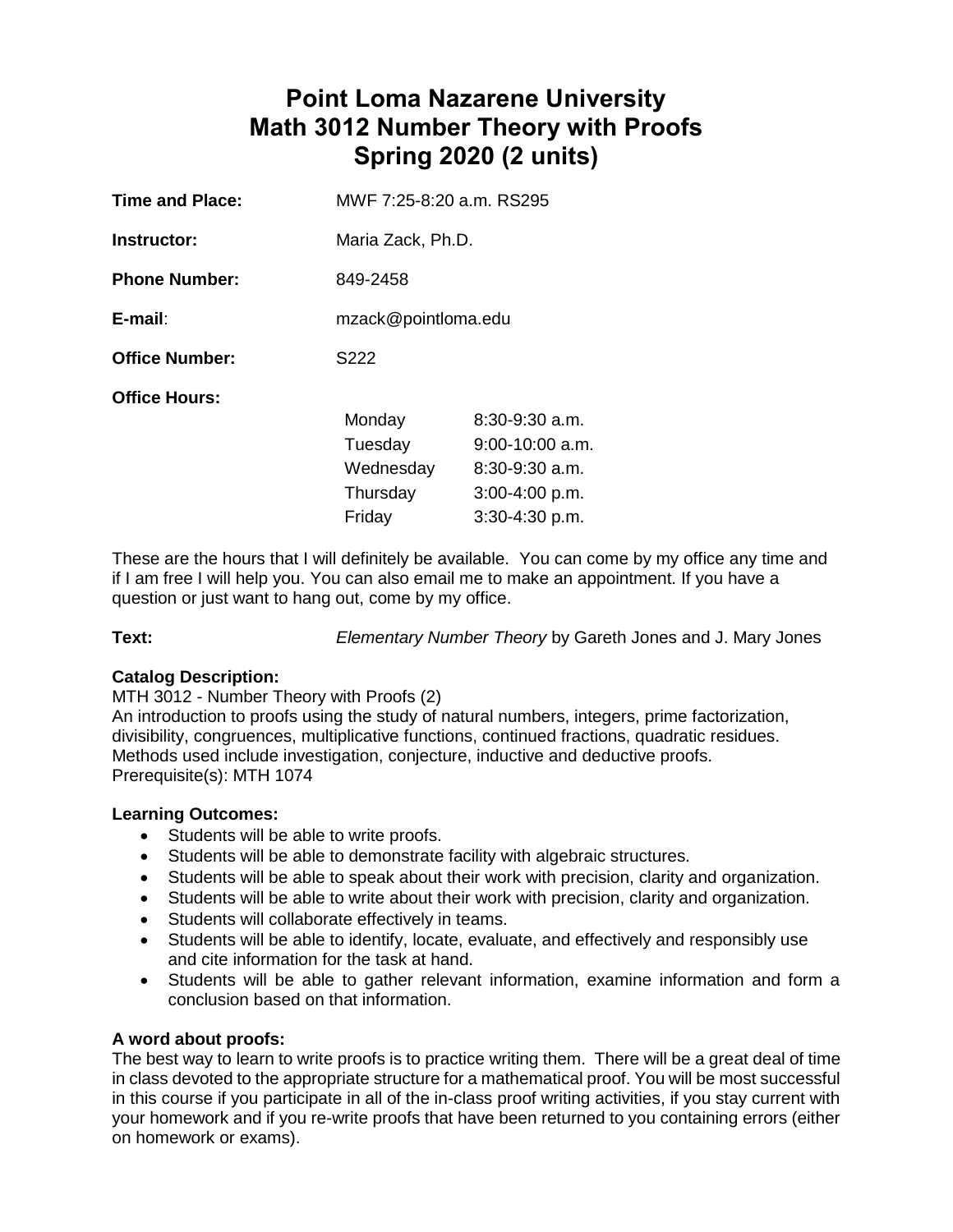# **Grading:**

The components of the grades:

| Homework                      | 260  |
|-------------------------------|------|
| Projects and Activities (2-3) | 120  |
| "Proof of the Week"           | 120  |
| Exam                          | 200  |
| Final                         | 300  |
|                               |      |
| <b>Total Points</b>           | 1000 |

Approximate minimal points required to obtain a given grade are:

|             | (875, 900) | (775, 800) | (675, 700) |
|-------------|------------|------------|------------|
| [925, 1000] | [825, 875] | [725, 775] | [625, 675] |
| [900, 925)  | [800, 825] | [700, 725] | [600, 625] |

Note that scores of 599 or lower will result in an F.

#### **Homework:**

Homework will be assigned each day at the end of class. All homework assigned in a week will be **due at the start of class the next Wednesday**. No late homework will be accepted except by prior arrangement or with a documented emergency. Homework assignments are posted in Canvas. The object of the homework is to learn how to do the problems so I expect to see calculations on your homework using the terminology and methods of the class and not just the answer. A random selection (the same for all people) of the problems will be graded on any homework assignment.

#### **Projects and Activities:**

During the semester you will be assigned 2-3 activities or projects that may require group work outside of class.

#### **Proof of the Week:**

There will be five of these proofs assigned throughout the semester. The due dates for the proofs are on the class schedule.

#### **Exams:**

There is one in-class exam. If you do not take an exam you will receive a zero for it. Late exams may be taken only by prior arrangement or with a documented emergency. I must participate in the decision for you to miss an exam; this means that you need to phone me before missing an exam.

#### **Final:**

The final exam date and time is set by the university at the beginning of the semester and may not be changed by the instructor. This schedule can be found on the university website and in the course calendar. No requests for early examinations will be approved. Only in the case that a student is required to take three exams during the same day of finals week, is an instructor authorized to consider changing the exam date and time for that particular student. The final for MTH3012 is a take-home exam and will be due at the final exam time **FRIDAY MAY 2 FROM 7:30 -10:00 AM. You will need to load your work into Canvas as well as turning in a hard copy of the test so be sure that your writing is clear.**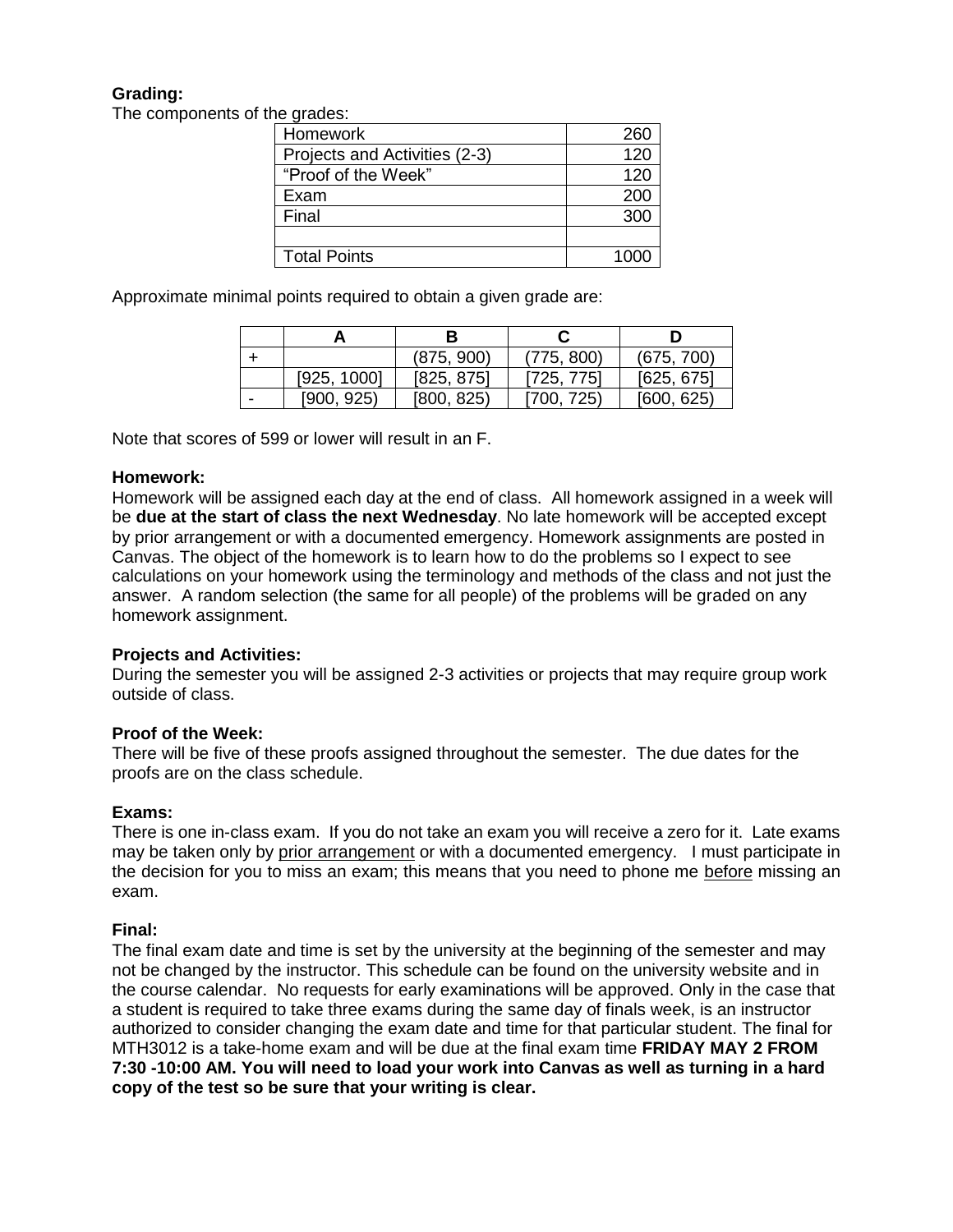#### **University Mission:**

Point Loma Nazarene University exists to provide higher education in a vital Christian community where minds are engaged and challenged, character is modeled and formed, and service becomes an expression of faith. Being of Wesleyan heritage, we aspire to be a learning community where grace is foundational, truth is pursued, and holiness is a way of life.

#### **Department Mission:**

The Mathematical, Information, and Computer Sciences department at Point Loma Nazarene University is committed to maintaining a curriculum that provides its students with the tools to be productive, the passion to continue learning, and Christian perspectives to provide a basis for making sound value judgments.

## **Attendance:**

Attendance is expected at each class session. In the event of an absence you are responsible for the material covered in class and the assignments given that day.

Regular and punctual attendance at all classes is considered essential to optimum academic achievement. If the student is absent from more than 10 percent of class meetings, the faculty member can file a written report which may result in de-enrollment. If the absences exceed 20 percent, the student may be de-enrolled without notice until the university drop date or, after that date, receive the appropriate grade for their work and participation. See Attendance Policy in the in the Undergraduate Academic Catalog.

## **Class Enrollment:**

It is the student's responsibility to maintain his/her class schedule. Should the need arise to drop this course (personal emergencies, poor performance, etc.), the student has the responsibility to follow through (provided the drop date meets the stated calendar deadline established by the university), not the instructor. Simply ceasing to attend this course or failing to follow through to arrange for a change of registration (drop/add) may easily result in a grade of F on the official transcript.

# **Academic Accommodations:**

While all students are expected to meet the minimum standards for completion of this course as established by the instructor, students with disabilities may require academic adjustments, modifications or auxiliary aids/services. At Point Loma Nazarene University (PLNU), these students are requested to register with the Disability Resource Center (DRC), located in the Bond Academic Center. [\(DRC@pointloma.edu](mailto:DRC@pointloma.edu) or 619-849-2486). The DRC's policies and procedures for assisting such students in the development of an appropriate academic adjustment plan (AP) allows PLNU to comply with Section 504 of the Rehabilitation Act and the Americans with Disabilities Act. Section 504 (a) prohibits discrimination against students with special needs and guarantees all qualified students equal access to and benefits of PLNU programs and activities. After the student files the required documentation, the DRC, in conjunction with the student, will develop an AP to meet that student's specific learning needs. The DRC will thereafter email the student's AP to all faculty who teach courses in which the student is enrolled each semester. The AP must be implemented in all such courses.

If students do not wish to avail themselves of some or all of the elements of their AP in a particular course, it is the responsibility of those students to notify their professor in that course. PLNU highly recommends that DRC students speak with their professors during the first two weeks of each semester about the applicability of their AP in that particular course and/or if they do not desire to take advantage of some or all of the elements of their AP in that course.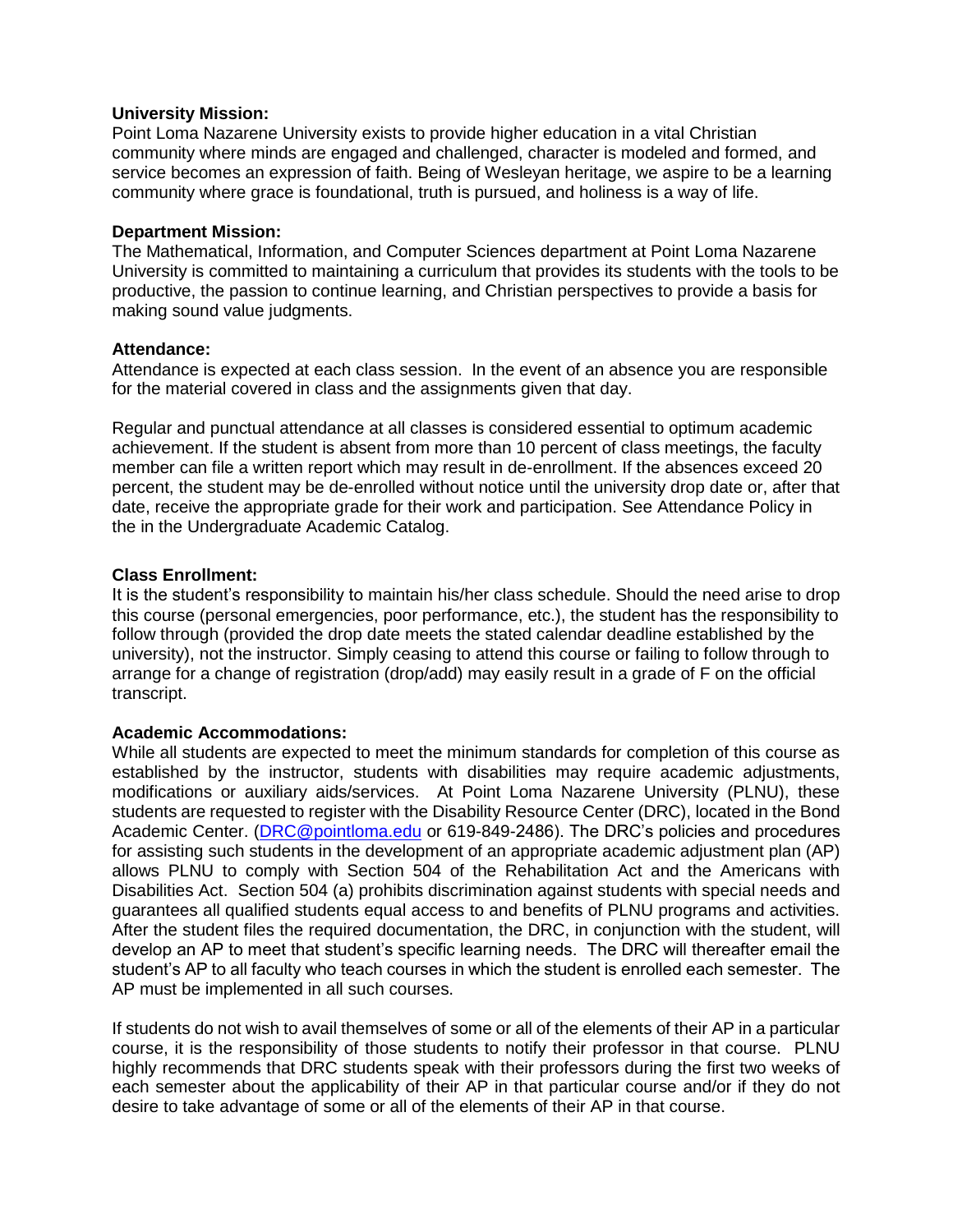# **Academic Honesty:**

Students should demonstrate academic honesty by doing original work and by giving appropriate credit to the ideas of others. Academic dishonesty is the act of presenting information, ideas, and/or concepts as one's own when in reality they are the results of another person's creativity and effort. A faculty member who believes a situation involving academic dishonesty has been detected may assign a failing grade for that assignment or examination, or, depending on the seriousness of the offense, for the course. Faculty should follow and students may appeal using the procedure in the university Catalog. See the catalog for definitions of kinds of academic dishonesty and for further policy information.

# **Copyright Protected Materials:**

Point Loma Nazarene University, as a non-profit educational institution, is entitled by law to use materials protected by the US Copyright Act for classroom education. Any use of those materials outside the class may violate the law.

## **Credit Hour:**

In the interest of providing sufficient time to accomplish the stated course learning outcomes, this class meets the PLNU credit hour policy for a 2-unit class delivered over 15 weeks. Specific details about how the class meets the credit hour requirements can be provided upon request.

#### **Schedule Details:**

Please pay special attention to the calendar for this class. It has been put into your schedule as a MWF class, but we will only need to meet two times per week since this is a 2-unit class. The three slots allow for some flexibility around my university responsibilities. The class will typically meet Monday and Wednesday, but there are some weeks when we will make use of Friday. Please pay special attention to the schedule and get it into your calendar. I will work to remind you in advance of when we will not be following the MW pattern, but if you look at the schedule you can see peach slots where there are some changes and days marked in blue are for projects (some done in groups).